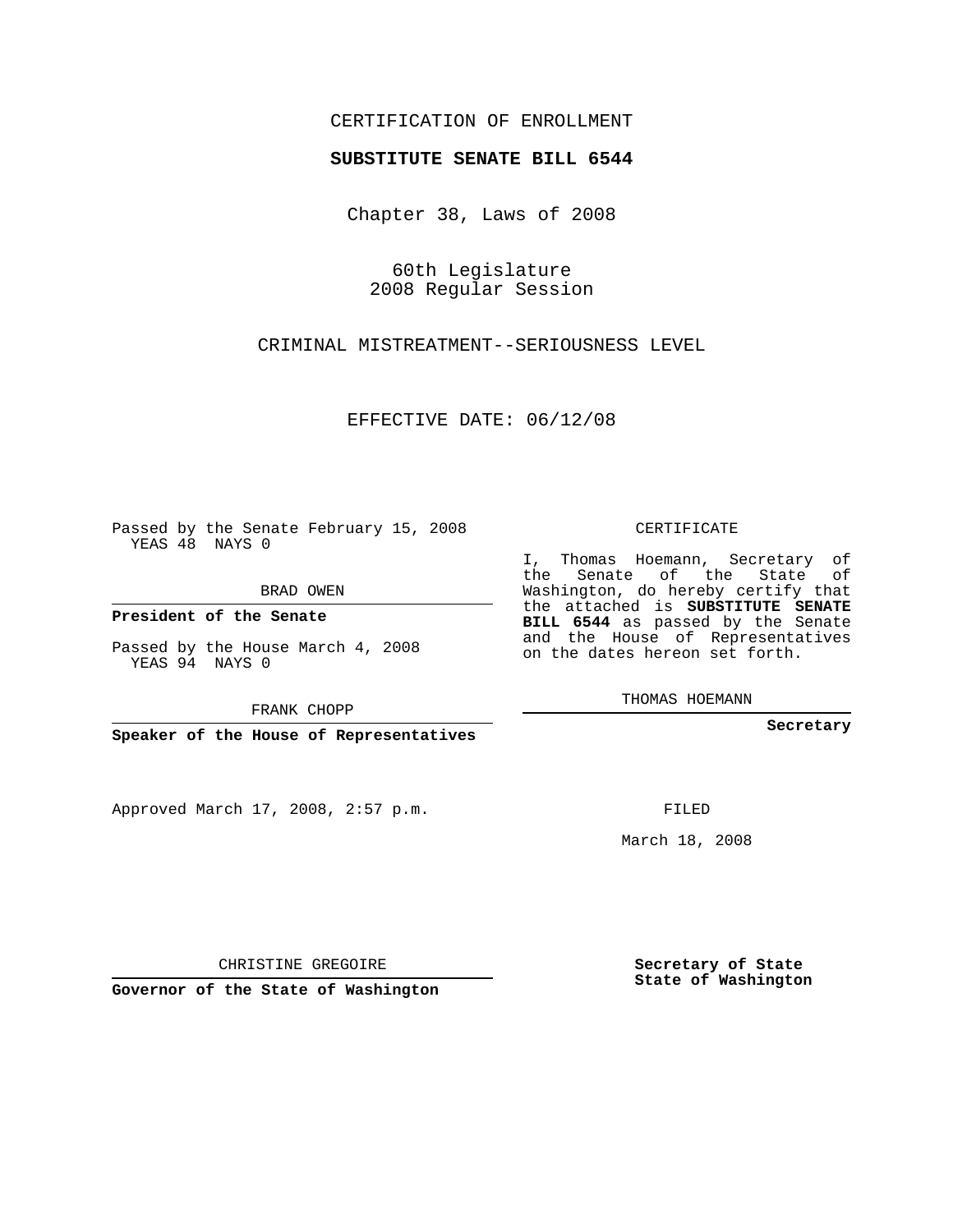## **SUBSTITUTE SENATE BILL 6544** \_\_\_\_\_\_\_\_\_\_\_\_\_\_\_\_\_\_\_\_\_\_\_\_\_\_\_\_\_\_\_\_\_\_\_\_\_\_\_\_\_\_\_\_\_

\_\_\_\_\_\_\_\_\_\_\_\_\_\_\_\_\_\_\_\_\_\_\_\_\_\_\_\_\_\_\_\_\_\_\_\_\_\_\_\_\_\_\_\_\_

Passed Legislature - 2008 Regular Session

# **State of Washington 60th Legislature 2008 Regular Session**

**By** Senate Judiciary (originally sponsored by Senators Stevens, Honeyford, Pflug, Delvin, Holmquist, McCaslin, Swecker, and Roach)

READ FIRST TIME 02/08/08.

6

1 AN ACT Relating to the seriousness level of criminal mistreatment; 2 and reenacting and amending RCW 9.94A.515.

3 BE IT ENACTED BY THE LEGISLATURE OF THE STATE OF WASHINGTON:

 4 **Sec. 1.** RCW 9.94A.515 and 2007 c 368 s 14 and 2007 c 199 s 10 are 5 each reenacted and amended to read as follows:

| 7  |            | TABLE 2                           |
|----|------------|-----------------------------------|
| 8  |            | <b>CRIMES INCLUDED WITHIN</b>     |
| 9  |            | <b>EACH SERIOUSNESS LEVEL</b>     |
| 10 | XVI        | Aggravated Murder 1 (RCW)         |
| 11 |            | 10.95.020)                        |
| 12 | XV         | Homicide by abuse (RCW 9A.32.055) |
| 13 |            | Malicious explosion 1 (RCW)       |
| 14 |            | 70.74.280(1)                      |
| 15 |            | Murder 1 (RCW 9A.32.030)          |
| 16 | <b>XIV</b> | Murder 2 (RCW 9A.32.050)          |
| 17 |            | Trafficking 1 (RCW 9A.40.100(1))  |
|    |            |                                   |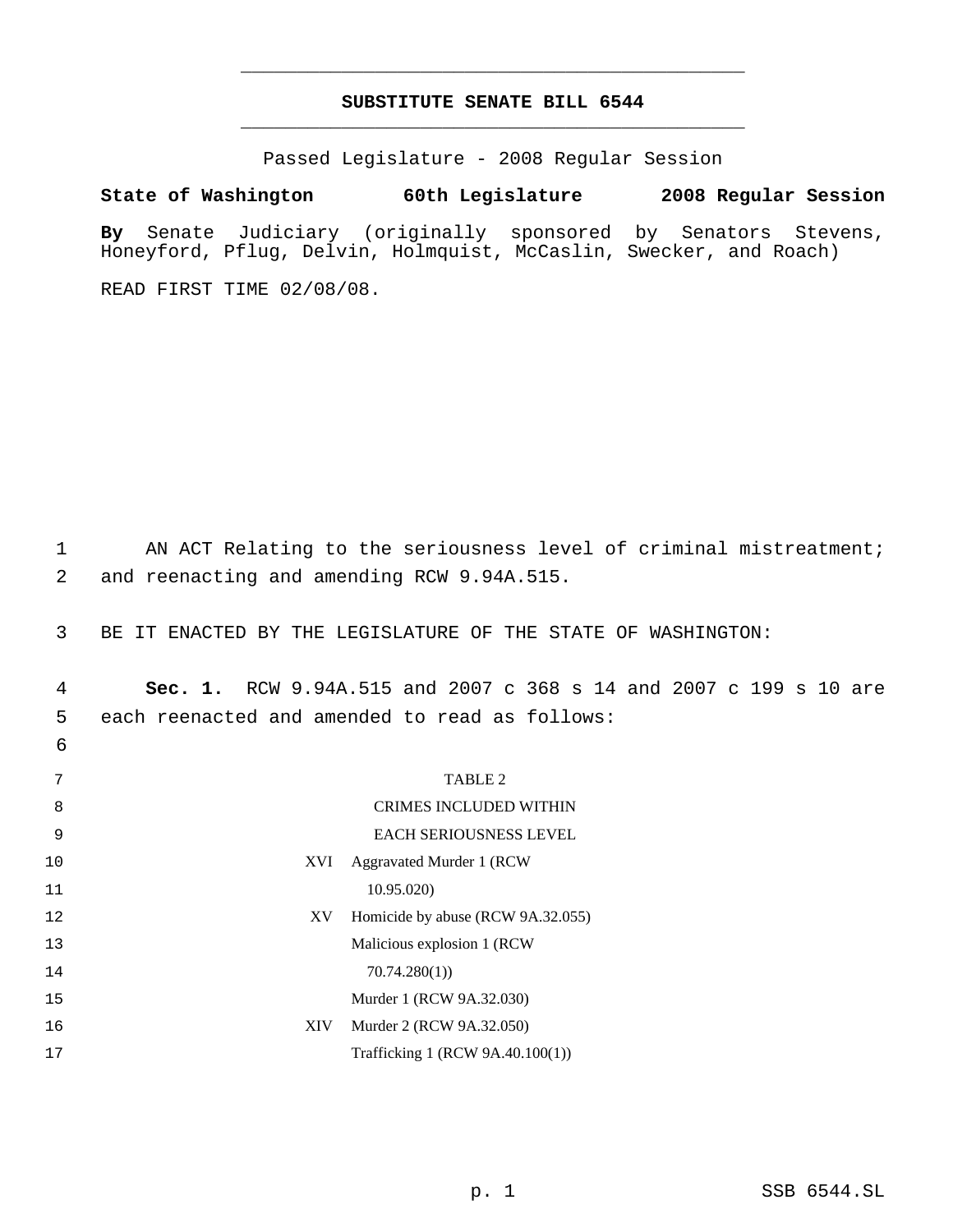| $\mathbf 1$    | XIII | Malicious explosion 2 (RCW)             |
|----------------|------|-----------------------------------------|
| $\overline{c}$ |      | 70.74.280(2)                            |
| 3              |      | Malicious placement of an explosive 1   |
| 4              |      | (RCW 70.74.270(1))                      |
| 5              | XII  | Assault 1 (RCW 9A.36.011)               |
| 6              |      | Assault of a Child 1 (RCW 9A.36.120)    |
| 7              |      | Malicious placement of an imitation     |
| 8              |      | device 1 (RCW 70.74.272(1)(a))          |
| 9              |      | Rape 1 (RCW 9A.44.040)                  |
| 10             |      | Rape of a Child 1 (RCW 9A.44.073)       |
| 11             |      | Trafficking 2 (RCW 9A.40.100(2))        |
| 12             | XI   | Manslaughter 1 (RCW 9A.32.060)          |
| 13             |      | Rape 2 (RCW 9A.44.050)                  |
| 14             |      | Rape of a Child 2 (RCW 9A.44.076)       |
| 15             | X    | Child Molestation 1 (RCW 9A.44.083)     |
| 16             |      | Criminal Mistreatment 1 (RCW            |
| 17             |      | 9A.42.020                               |
| 18             |      | Indecent Liberties (with forcible       |
| 19             |      | compulsion) (RCW                        |
| 20             |      | 9A.44.100(1)(a)                         |
| 21             |      | Kidnapping 1 (RCW 9A.40.020)            |
| 22             |      | Leading Organized Crime (RCW            |
| 23             |      | 9A.82.060(1)(a)                         |
| 24             |      | Malicious explosion 3 (RCW              |
| 25             |      | 70.74.280(3)                            |
| 26             |      | <b>Sexually Violent Predator Escape</b> |
| 27             |      | (RCW 9A.76.115)                         |
| 28             | IX   | Abandonment of Dependent Person 1       |
| 29             |      | (RCW 9A.42.060)                         |
| 30             |      | Assault of a Child 2 (RCW 9A.36.130)    |
| 31             |      | ((Criminal Mistreatment 1 (RCW-         |
| 32             |      | 9A.42.020))                             |
| 33             |      | Explosive devices prohibited (RCW       |
| 34             |      | 70.74.180)                              |
| 35             |      | Hit and Run--Death (RCW                 |
| 36             |      | 46.52.020(4)(a)                         |
|                |      |                                         |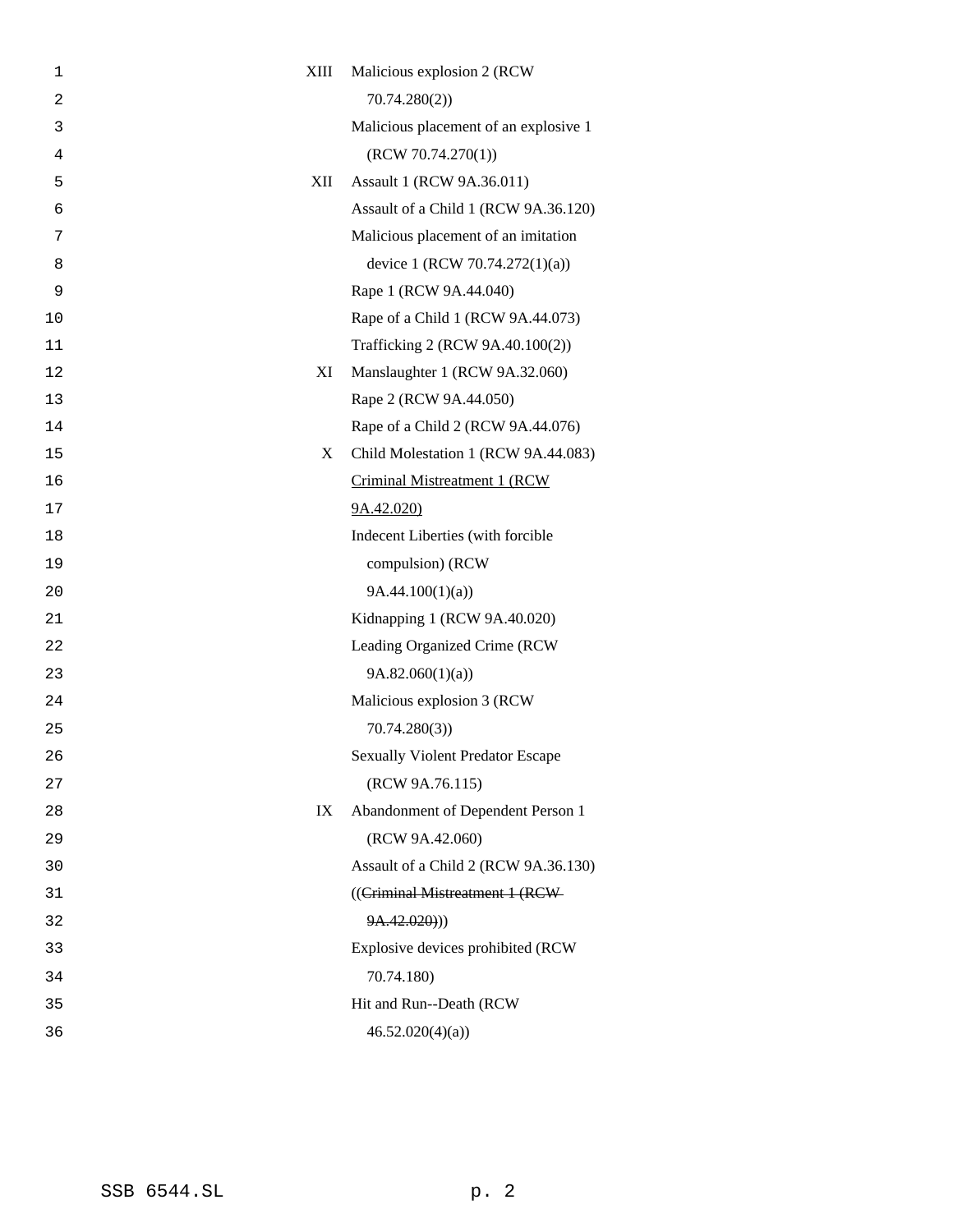| 1  |             | Homicide by Watercraft, by being       |
|----|-------------|----------------------------------------|
| 2  |             | under the influence of intoxicating    |
| 3  |             | liquor or any drug (RCW                |
| 4  |             | 79A.60.050)                            |
| 5  |             | Inciting Criminal Profiteering (RCW    |
| 6  |             | 9A.82.060(1)(b)                        |
| 7  |             | Malicious placement of an explosive 2  |
| 8  |             | (RCW 70.74.270(2))                     |
| 9  |             | Robbery 1 (RCW 9A.56.200)              |
| 10 |             | Sexual Exploitation (RCW 9.68A.040)    |
| 11 |             | Vehicular Homicide, by being under     |
| 12 |             | the influence of intoxicating liquor   |
| 13 |             | or any drug (RCW 46.61.520)            |
| 14 | <b>VIII</b> | Arson 1 (RCW 9A.48.020)                |
| 15 |             | Homicide by Watercraft, by the         |
| 16 |             | operation of any vessel in a           |
| 17 |             | reckless manner (RCW                   |
| 18 |             | 79A.60.050)                            |
| 19 |             | Manslaughter 2 (RCW 9A.32.070)         |
| 20 |             | Promoting Commercial Sexual Abuse      |
| 21 |             | of a Minor (RCW 9.68A.101)             |
| 22 |             | Promoting Prostitution 1 (RCW          |
| 23 |             | 9A.88.070)                             |
| 24 |             | Theft of Ammonia (RCW 69.55.010)       |
| 25 |             | Vehicular Homicide, by the operation   |
| 26 |             | of any vehicle in a reckless manner    |
| 27 |             | (RCW 46.61.520)                        |
| 28 | VII         | Burglary 1 (RCW 9A.52.020)             |
| 29 |             | Child Molestation 2 (RCW 9A.44.086)    |
| 30 |             | Civil Disorder Training (RCW)          |
| 31 |             | 9A.48.120)                             |
| 32 |             | Dealing in depictions of minor engaged |
| 33 |             | in sexually explicit conduct (RCW      |
| 34 |             | 9.68A.050)                             |
| 35 |             | Drive-by Shooting (RCW 9A.36.045)      |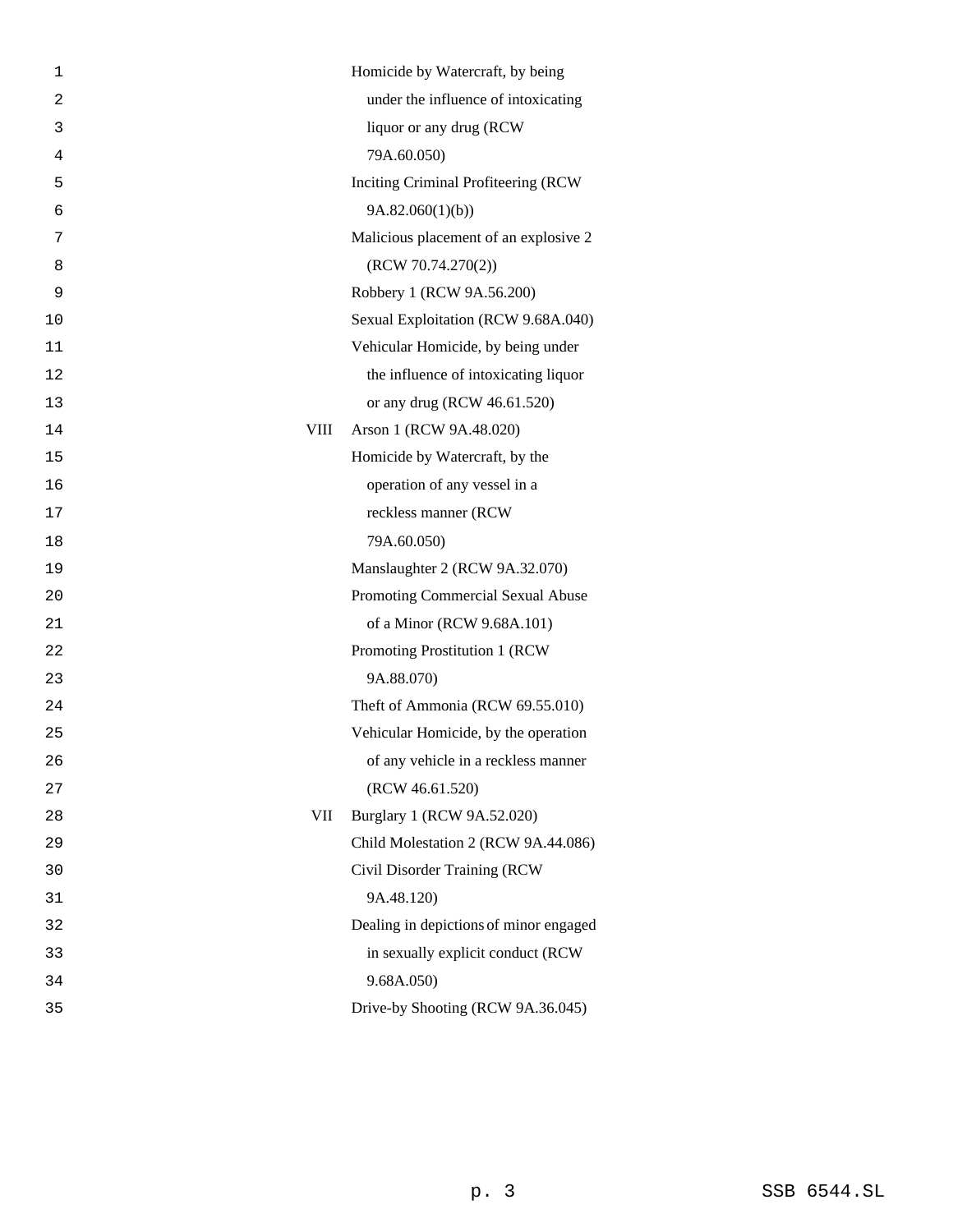| 1  |    | Homicide by Watercraft, by disregard    |
|----|----|-----------------------------------------|
| 2  |    | for the safety of others (RCW           |
| 3  |    | 79A.60.050)                             |
| 4  |    | Indecent Liberties (without forcible    |
| 5  |    | compulsion) (RCW 9A.44.100(1)           |
| 6  |    | $(b)$ and $(c)$ )                       |
| 7  |    | Introducing Contraband 1 (RCW           |
| 8  |    | 9A.76.140)                              |
| 9  |    | Malicious placement of an explosive 3   |
| 10 |    | (RCW 70.74.270(3))                      |
| 11 |    | Negligently Causing Death By Use of a   |
| 12 |    | <b>Signal Preemption Device (RCW</b>    |
| 13 |    | 46.37.675                               |
| 14 |    | Sending, bringing into state depictions |
| 15 |    | of minor engaged in sexually            |
| 16 |    | explicit conduct (RCW 9.68A.060)        |
| 17 |    | Unlawful Possession of a Firearm in     |
| 18 |    | the first degree (RCW $9.41.040(1)$ )   |
| 19 |    | Use of a Machine Gun in Commission      |
| 20 |    | of a Felony (RCW 9.41.225)              |
| 21 |    | Vehicular Homicide, by disregard for    |
| 22 |    | the safety of others (RCW               |
| 23 |    | 46.61.520)                              |
| 24 | VI | Bail Jumping with Murder 1 (RCW         |
| 25 |    | 9A.76.170(3)(a)                         |
| 26 |    | Bribery (RCW 9A.68.010)                 |
| 27 |    | Incest 1 (RCW $9A.64.020(1)$ )          |
| 28 |    | Intimidating a Judge (RCW 9A.72.160)    |
| 29 |    | Intimidating a Juror/Witness (RCW       |
| 30 |    | 9A.72.110, 9A.72.130)                   |
| 31 |    | Malicious placement of an imitation     |
| 32 |    | device 2 (RCW 70.74.272(1)(b))          |
| 33 |    | Possession of Depictions of a Minor     |
| 34 |    | <b>Engaged in Sexually Explicit</b>     |
| 35 |    | Conduct (RCW 9.68A.070)                 |
| 36 |    | Rape of a Child 3 (RCW 9A.44.079)       |
| 37 |    | Theft of a Firearm (RCW 9A.56.300)      |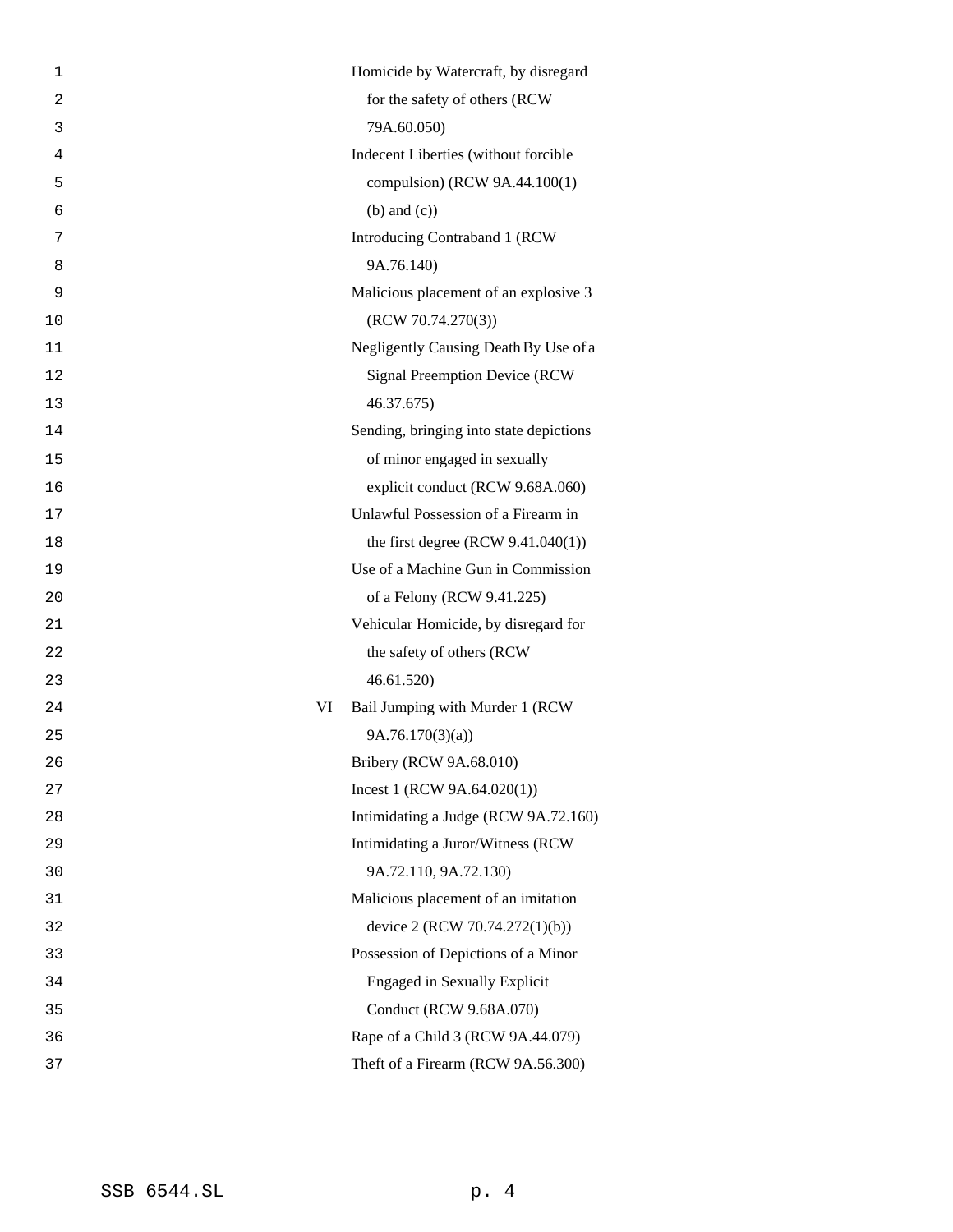| 1              |   | Unlawful Storage of Ammonia (RCW      |
|----------------|---|---------------------------------------|
| $\overline{2}$ |   | 69.55.020)                            |
| 3              | V | Abandonment of Dependent Person 2     |
| 4              |   | (RCW 9A.42.070)                       |
| 5              |   | Advancing money or property for       |
| 6              |   | extortionate extension of credit      |
| 7              |   | (RCW 9A.82.030)                       |
| 8              |   | Bail Jumping with class A Felony      |
| 9              |   | (RCW 9A.76.170(3)(b))                 |
| 10             |   | Child Molestation 3 (RCW 9A.44.089)   |
| 11             |   | Criminal Mistreatment 2 (RCW          |
| 12             |   | 9A.42.030)                            |
| 13             |   | Custodial Sexual Misconduct 1 (RCW    |
| 14             |   | 9A.44.160)                            |
| 15             |   | Domestic Violence Court Order         |
| 16             |   | Violation (RCW 10.99.040,             |
| 17             |   | 10.99.050, 26.09.300, 26.10.220,      |
| 18             |   | 26.26.138, 26.50.110, 26.52.070,      |
| 19             |   | or 74.34.145)                         |
| 20             |   | Driving While Under the Influence     |
| 21             |   | (RCW 46.61.502(6))                    |
| 22             |   | Extortion 1 (RCW 9A.56.120)           |
| 23             |   | Extortionate Extension of Credit (RCW |
| 24             |   | 9A.82.020)                            |
| 25             |   | <b>Extortionate Means to Collect</b>  |
| 26             |   | <b>Extensions of Credit (RCW</b>      |
| 27             |   | 9A.82.040)                            |
| 28             |   | Incest 2 (RCW 9A.64.020(2))           |
| 29             |   | Kidnapping 2 (RCW 9A.40.030)          |
| 30             |   | Perjury 1 (RCW 9A.72.020)             |
| 31             |   | Persistent prison misbehavior (RCW    |
| 32             |   | 9.94.070)                             |
| 33             |   | Physical Control of a Vehicle While   |
| 34             |   | Under the Influence (RCW              |
| 35             |   | 46.61.504(6)                          |
| 36             |   | Possession of a Stolen Firearm (RCW   |
| 37             |   | 9A.56.310)                            |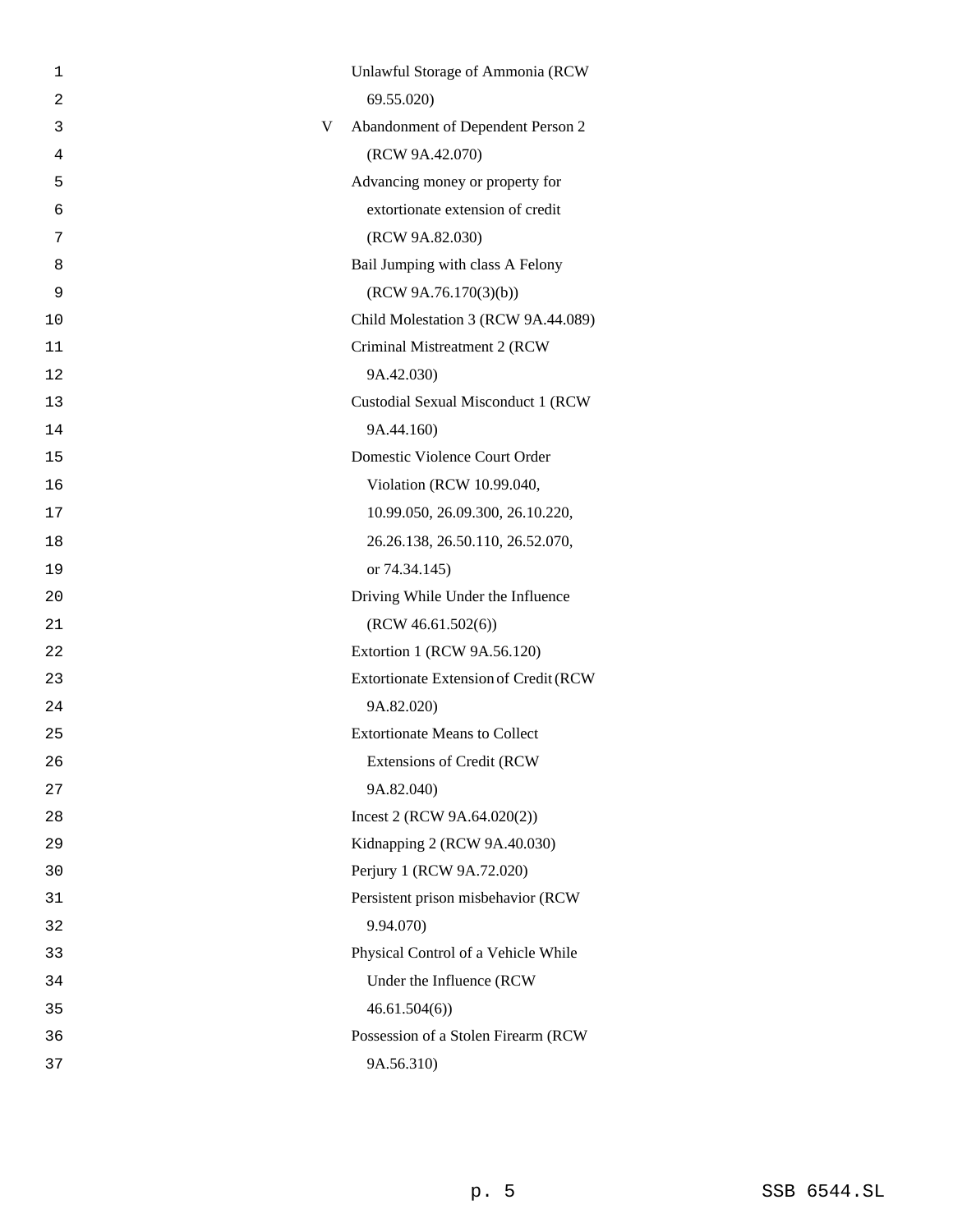| 1  |    | Rape 3 (RCW 9A.44.060)                  |
|----|----|-----------------------------------------|
| 2  |    | Rendering Criminal Assistance 1         |
| 3  |    | (RCW 9A.76.070)                         |
| 4  |    | Sexual Misconduct with a Minor 1        |
| 5  |    | (RCW 9A.44.093)                         |
| 6  |    | <b>Sexually Violating Human Remains</b> |
| 7  |    | (RCW 9A.44.105)                         |
| 8  |    | <b>Stalking (RCW 9A.46.110)</b>         |
| 9  |    | Taking Motor Vehicle Without            |
| 10 |    | Permission 1 (RCW 9A.56.070)            |
| 11 | IV | Arson 2 (RCW 9A.48.030)                 |
| 12 |    | Assault 2 (RCW 9A.36.021)               |
| 13 |    | Assault 3 (of a Peace Officer with a    |
| 14 |    | Projectile Stun Gun) (RCW               |
| 15 |    | 9A.36.031(1)(h)                         |
| 16 |    | Assault by Watercraft (RCW              |
| 17 |    | 79A.60.060)                             |
| 18 |    | Bribing a Witness/Bribe Received by     |
| 19 |    | Witness (RCW 9A.72.090,                 |
| 20 |    | 9A.72.100)                              |
| 21 |    | Cheating 1 (RCW 9.46.1961)              |
| 22 |    | Commercial Bribery (RCW 9A.68.060)      |
| 23 |    | Counterfeiting (RCW 9.16.035(4))        |
| 24 |    | Endangerment with a Controlled          |
| 25 |    | Substance (RCW 9A.42.100)               |
| 26 |    | Escape 1 (RCW 9A.76.110)                |
| 27 |    | Hit and Run--Injury (RCW                |
| 28 |    | 46.52.020(4)(b)                         |
| 29 |    | Hit and Run with Vessel--Injury         |
| 30 |    | Accident (RCW 79A.60.200(3))            |
| 31 |    | Identity Theft 1 (RCW 9.35.020(2))      |
| 32 |    | Indecent Exposure to Person Under       |
| 33 |    | Age Fourteen (subsequent sex            |
| 34 |    | offense) (RCW 9A.88.010)                |
| 35 |    | Influencing Outcome of Sporting Event   |
| 36 |    | (RCW 9A.82.070)                         |
|    |    |                                         |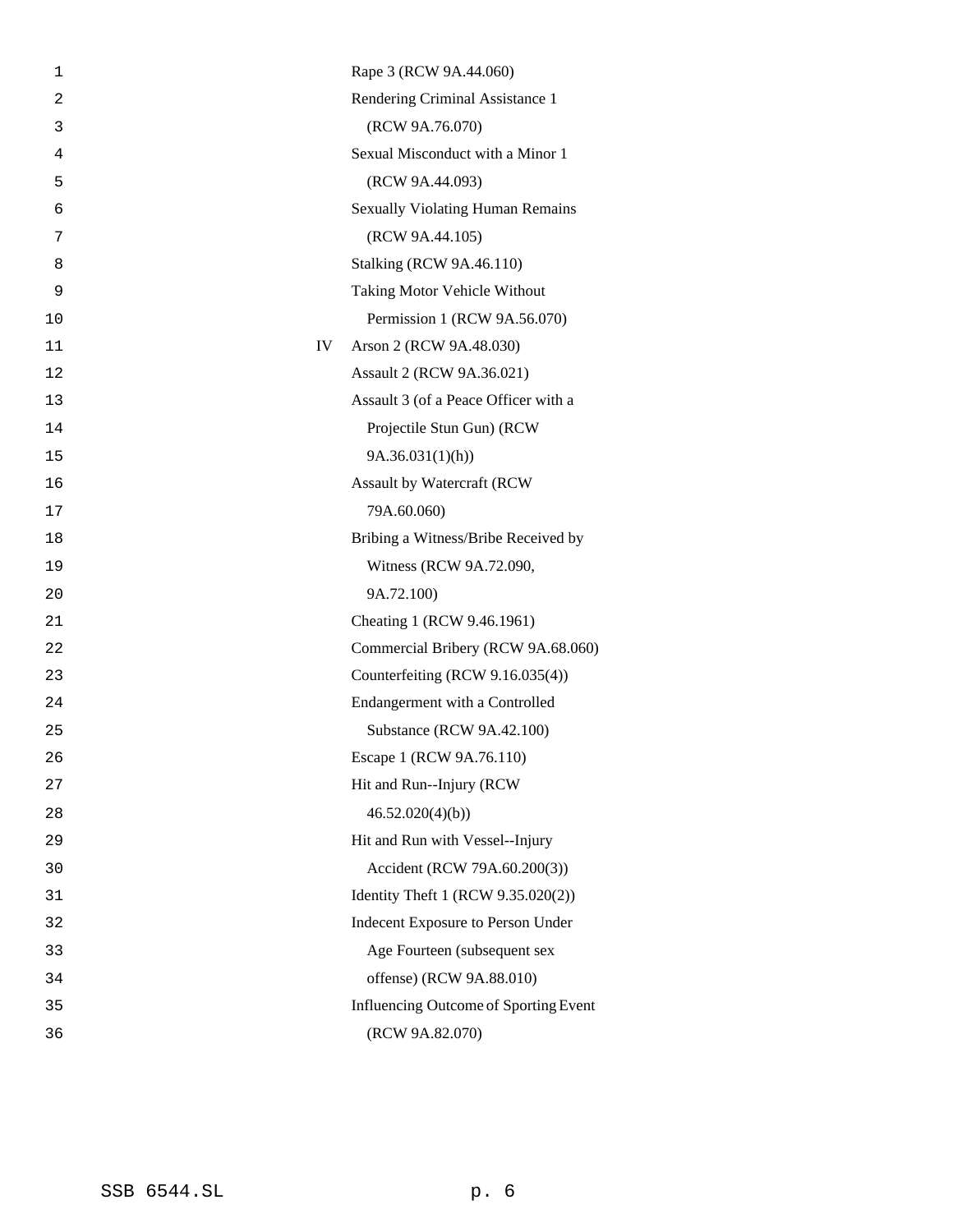| 1              | Malicious Harassment (RCW                |
|----------------|------------------------------------------|
| $\overline{2}$ | 9A.36.080)                               |
| 3              | <b>Residential Burglary (RCW</b>         |
| 4              | 9A.52.025)                               |
| 5              | Robbery 2 (RCW 9A.56.210)                |
| 6              | Theft of Livestock 1 (RCW 9A.56.080)     |
| 7              | Threats to Bomb (RCW 9.61.160)           |
| 8              | Trafficking in Stolen Property 1 (RCW)   |
| 9              | 9A.82.050)                               |
| 10             | Unlawful factoring of a credit card or   |
| 11             | payment card transaction (RCW            |
| 12             | 9A.56.290(4)(b)                          |
| 13             | Unlawful transaction of health           |
| 14             | coverage as a health care service        |
| 15             | contractor (RCW 48.44.016(3))            |
| 16             | Unlawful transaction of health           |
| 17             | coverage as a health maintenance         |
| 18             | organization (RCW 48.46.033(3))          |
| 19             | Unlawful transaction of insurance        |
| 20             | business (RCW 48.15.023(3))              |
| 21             | Unlicensed practice as an insurance      |
| 22             | professional (RCW 48.17.063(3))          |
| 23             | Use of Proceeds of Criminal              |
| 24             | Profiteering (RCW 9A.82.080 (1)          |
| 25             | and $(2)$                                |
| 26             | Vehicular Assault, by being under the    |
| 27             | influence of intoxicating liquor or      |
| 28             | any drug, or by the operation or         |
| 29             | driving of a vehicle in a reckless       |
| 30             | manner (RCW 46.61.522)                   |
| 31             | Willful Failure to Return from           |
| 32             | Furlough (RCW 72.66.060)                 |
| 33             | Animal Cruelty 1 (Sexual Conduct or<br>Ш |
| 34             | Contact) (RCW 16.52.205(3))              |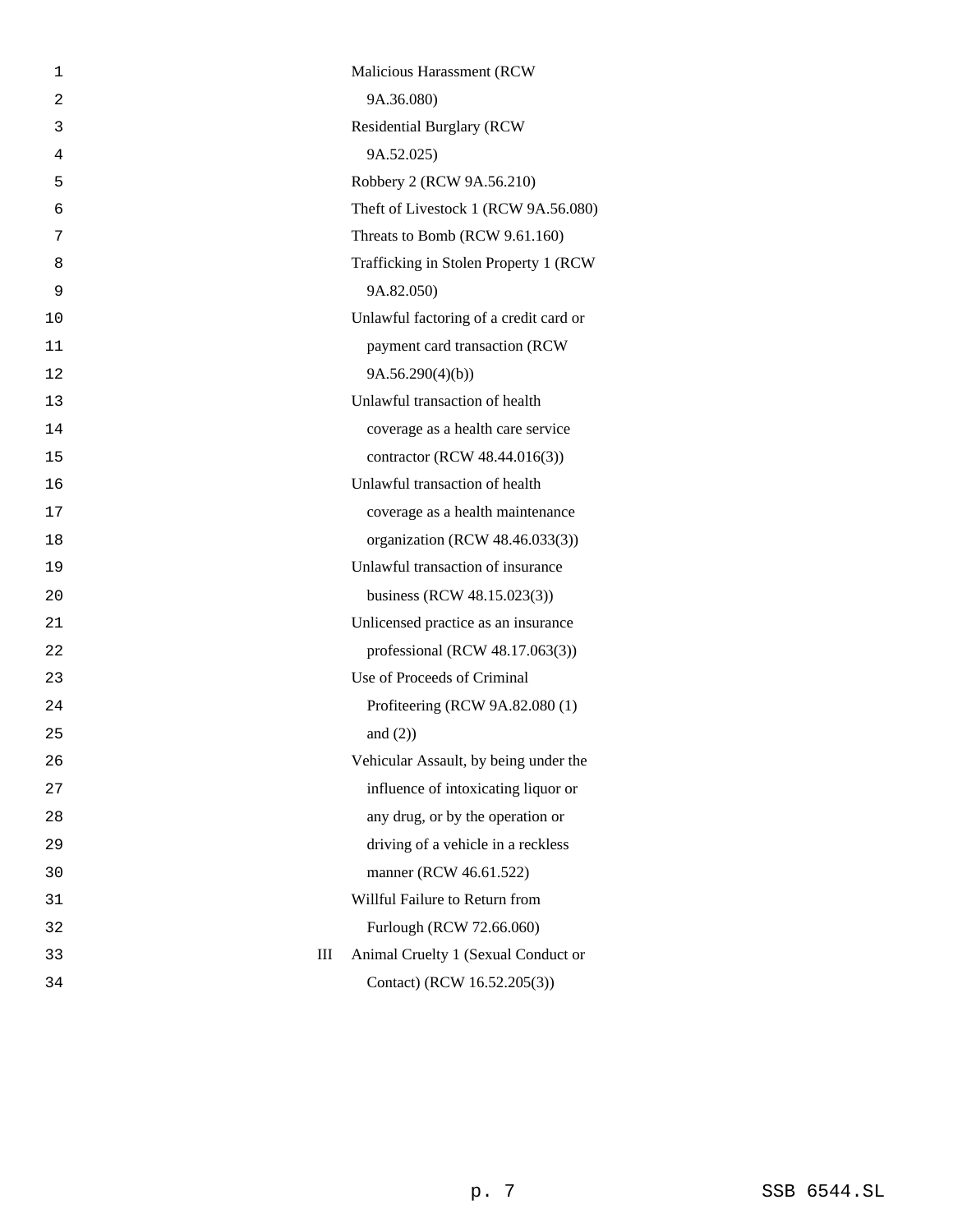| 1  | Assault 3 (Except Assault 3 of a Peace        |
|----|-----------------------------------------------|
| 2  | Officer With a Projectile Stun                |
| 3  | Gun) (RCW 9A.36.031 except                    |
| 4  | subsection $(1)(h)$                           |
| 5  | Assault of a Child 3 (RCW 9A.36.140)          |
| 6  | Bail Jumping with class B or C Felony         |
| 7  | (RCW 9A.76.170(3)(c))                         |
| 8  | Burglary 2 (RCW 9A.52.030)                    |
| 9  | Commercial Sexual Abuse of a Minor            |
| 10 | (RCW 9.68A.100)                               |
| 11 | Communication with a Minor for                |
| 12 | <b>Immoral Purposes (RCW)</b>                 |
| 13 | 9.68A.090)                                    |
| 14 | Criminal Gang Intimidation (RCW               |
| 15 | 9A.46.120)                                    |
| 16 | Custodial Assault (RCW 9A.36.100)             |
| 17 | Cyberstalking (subsequent conviction          |
| 18 | or threat of death) (RCW                      |
| 19 | 9.61.260(3)                                   |
| 20 | Escape 2 (RCW 9A.76.120)                      |
| 21 | Extortion 2 (RCW 9A.56.130)                   |
| 22 | Harassment (RCW 9A.46.020)                    |
| 23 | Intimidating a Public Servant (RCW            |
| 24 | 9A.76.180)                                    |
| 25 | Introducing Contraband 2 (RCW                 |
| 26 | 9A.76.150)                                    |
| 27 | Malicious Injury to Railroad Property         |
| 28 | (RCW 81.60.070)                               |
| 29 | <b>Negligently Causing Substantial Bodily</b> |
| 30 | Harm By Use of a Signal                       |
| 31 | Preemption Device (RCW                        |
| 32 | 46.37.674)                                    |
| 33 | Organized Retail Theft 1 (RCW                 |
| 34 | 9A.56.350(2)                                  |
| 35 | Perjury 2 (RCW 9A.72.030)                     |
| 36 | Possession of Incendiary Device (RCW          |
| 37 | 9.40.120)                                     |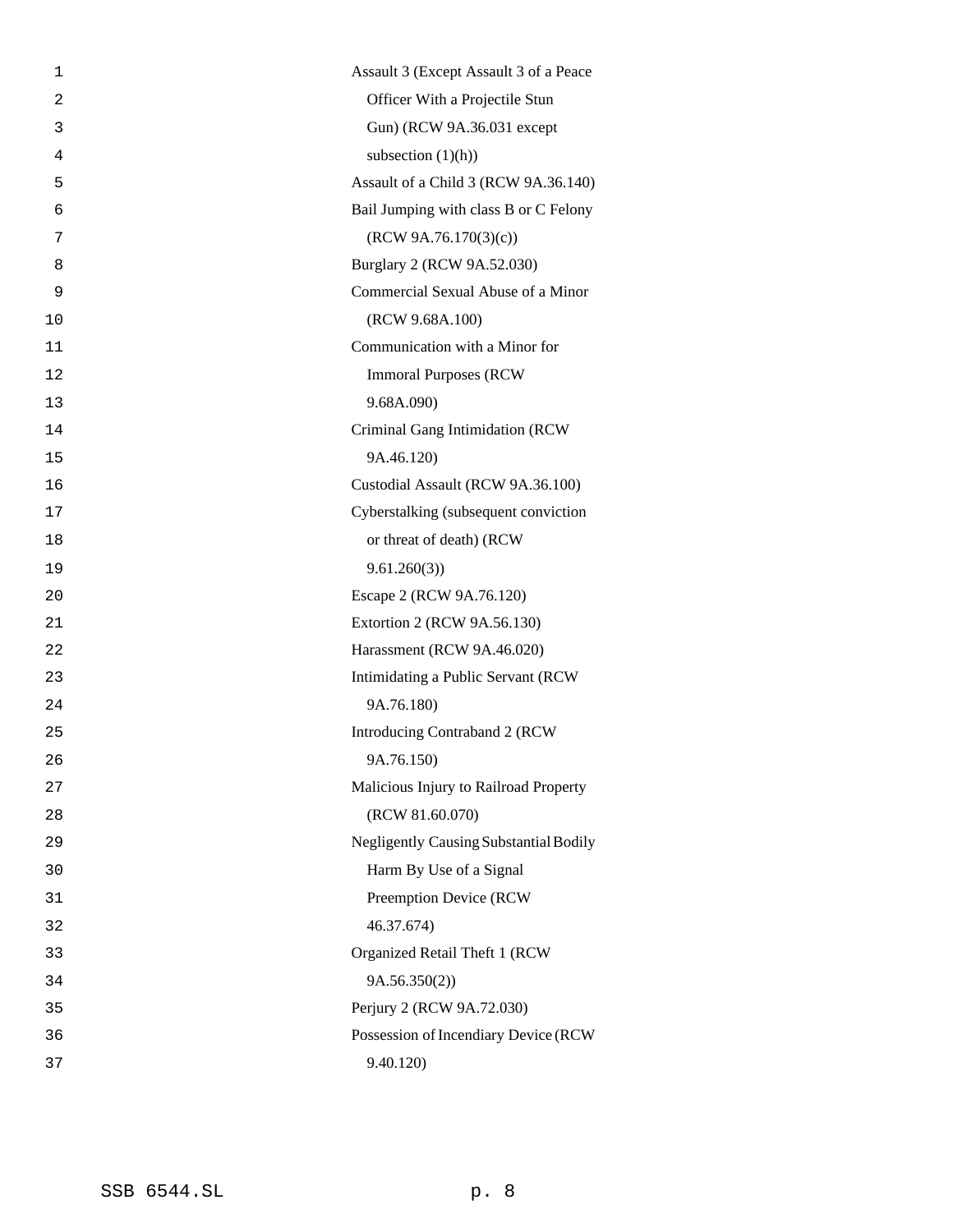| 1              | Possession of Machine Gun or Short-              |
|----------------|--------------------------------------------------|
| $\overline{2}$ | Barreled Shotgun or Rifle (RCW                   |
| 3              | 9.41.190)                                        |
| 4              | Promoting Prostitution 2 (RCW                    |
| 5              | 9A.88.080)                                       |
| 6              | Retail Theft with Extenuating                    |
| 7              | Circumstances 1 (RCW                             |
| 8              | 9A.56.360(2))                                    |
| 9              | Securities Act violation (RCW                    |
| 10             | 21.20.400)                                       |
| 11             | Tampering with a Witness (RCW                    |
| 12             | 9A.72.120)                                       |
| 13             | Telephone Harassment (subsequent                 |
| 14             | conviction or threat of death)                   |
| 15             | (RCW 9.61.230(2))                                |
| 16             | Theft of Livestock 2 (RCW 9A.56.083)             |
| 17             | Theft with the Intent to Resell 1 (RCW)          |
| 18             | 9A.56.340(2))                                    |
| 19             | Trafficking in Stolen Property 2 (RCW            |
| 20             | 9A.82.055)                                       |
| 21             | Unlawful Imprisonment (RCW                       |
| 22             | 9A.40.040)                                       |
| 23             | Unlawful possession of firearm in the            |
| 24             | second degree (RCW 9.41.040(2))                  |
| 25             | Vehicular Assault, by the operation or           |
| 26             | driving of a vehicle with disregard              |
| 27             | for the safety of others (RCW                    |
| 28             | 46.61.522)                                       |
| 29             | Willful Failure to Return from Work              |
| 30             | Release (RCW 72.65.070)                          |
| 31             | $\mathbf{I}$<br><b>Computer Trespass 1 (RCW)</b> |
| 32             | 9A.52.110)                                       |
| 33             | Counterfeiting (RCW 9.16.035(3))                 |
| 34             | <b>Escape from Community Custody</b>             |
| 35             | (RCW 72.09.310)                                  |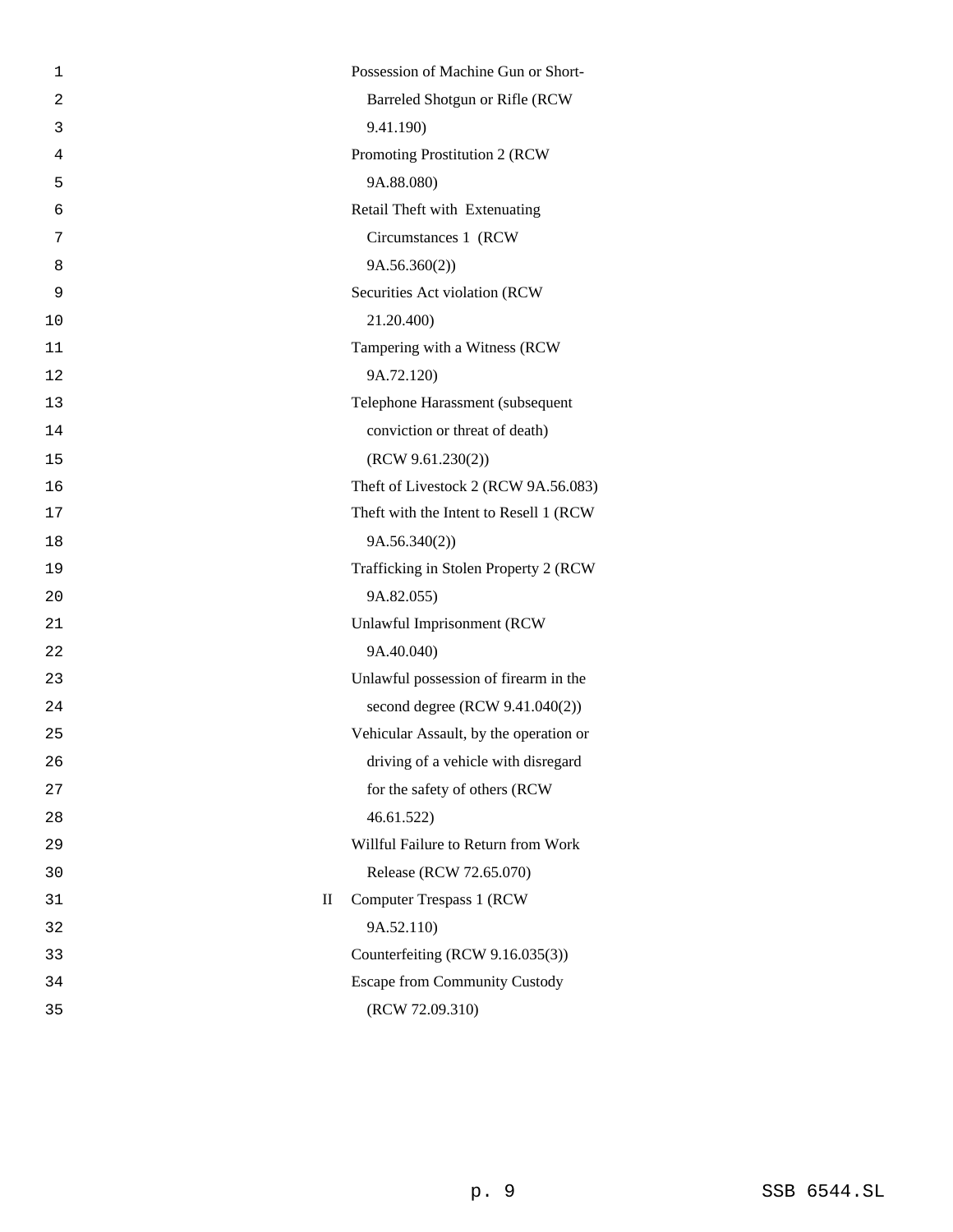| 1  | Failure to Register as a Sex Offender  |
|----|----------------------------------------|
| 2  | (second or subsequent offense)         |
| 3  | (RCW 9A.44.130(((40)))(11)(a))         |
| 4  | Health Care False Claims (RCW          |
| 5  | 48.80.030)                             |
| 6  | Identity Theft 2 (RCW 9.35.020(3))     |
| 7  | <b>Improperly Obtaining Financial</b>  |
| 8  | Information (RCW 9.35.010)             |
| 9  | Malicious Mischief 1 (RCW              |
| 10 | 9A.48.070)                             |
| 11 | Organized Retail Theft 2 (RCW          |
| 12 | 9A.56.350(3)                           |
| 13 | Possession of Stolen Property 1 (RCW   |
| 14 | 9A.56.150)                             |
| 15 | Possession of a Stolen Vehicle (RCW    |
| 16 | 9A.56.068)                             |
| 17 | Retail Theft with Extenuating          |
| 18 | Circumstances 2 (RCW)                  |
| 19 | 9A.56.360(3)                           |
| 20 | Theft 1 (RCW 9A.56.030)                |
| 21 | Theft of a Motor Vehicle (RCW          |
| 22 | 9A.56.065)                             |
| 23 | Theft of Rental, Leased, or Lease-     |
| 24 | purchased Property (valued at one      |
| 25 | thousand five hundred dollars or       |
| 26 | more) (RCW 9A.56.096(5)(a))            |
| 27 | Theft with the Intent to Resell 2 (RCW |
| 28 | 9A.56.340(3)                           |
| 29 | Trafficking in Insurance Claims (RCW   |
| 30 | 48.30A.015)                            |
| 31 | Unlawful factoring of a credit card or |
| 32 | payment card transaction (RCW          |
| 33 | 9A.56.290(4)(a)                        |
| 34 | Unlawful Practice of Law (RCW          |
| 35 | 2.48.180)                              |
| 36 | Unlicensed Practice of a Profession or |
| 37 | Business (RCW 18.130.190(7))           |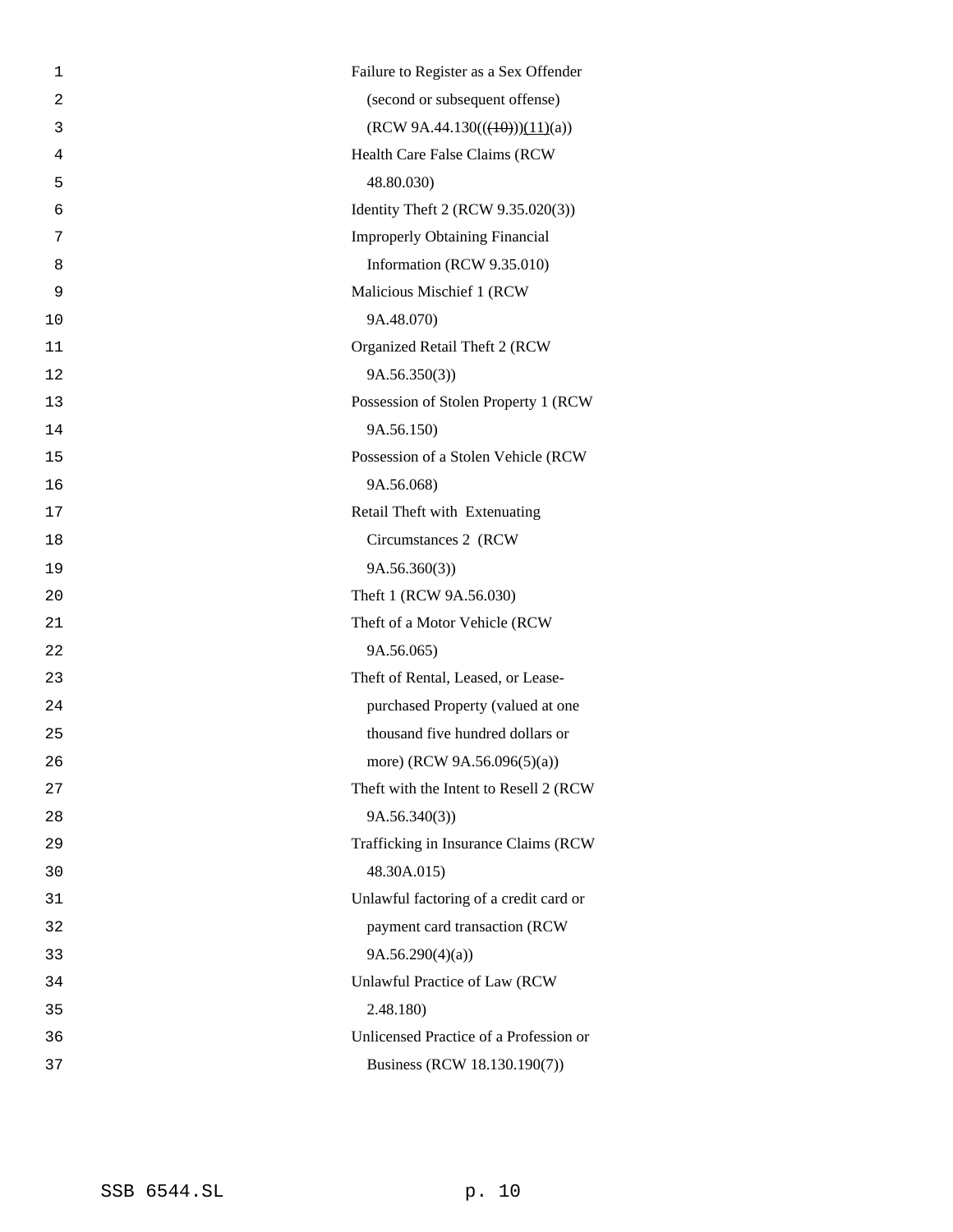| 1  | Voyeurism (RCW 9A.44.115)                  |
|----|--------------------------------------------|
| 2  | Attempting to Elude a Pursuing Police<br>L |
| 3  | Vehicle (RCW 46.61.024)                    |
| 4  | False Verification for Welfare (RCW        |
| 5  | 74.08.055)                                 |
| 6  | Forgery (RCW 9A.60.020)                    |
| 7  | Fraudulent Creation or Revocation of a     |
| 8  | Mental Health Advance Directive            |
| 9  | (RCW 9A.60.060)                            |
| 10 | Malicious Mischief 2 (RCW                  |
| 11 | 9A.48.080)                                 |
| 12 | Mineral Trespass (RCW 78.44.330)           |
| 13 | Possession of Stolen Property 2 (RCW       |
| 14 | 9A.56.160)                                 |
| 15 | Reckless Burning 1 (RCW 9A.48.040)         |
| 16 | Taking Motor Vehicle Without               |
| 17 | Permission 2 (RCW 9A.56.075)               |
| 18 | Theft 2 (RCW 9A.56.040)                    |
| 19 | Theft of Rental, Leased, or Lease-         |
| 20 | purchased Property (valued at two          |
| 21 | hundred fifty dollars or more but          |
| 22 | less than one thousand five                |
| 23 | hundred dollars) (RCW                      |
| 24 | 9A.56.096(5)(b)                            |
| 25 | Transaction of insurance business          |
| 26 | beyond the scope of licensure              |
| 27 | (RCW 48.17.063(4))                         |
| 28 | Unlawful Issuance of Checks or Drafts      |
| 29 | (RCW 9A.56.060)                            |
| 30 | <b>Unlawful Possession of Fictitious</b>   |
| 31 | Identification (RCW 9A.56.320)             |
| 32 | Unlawful Possession of Instruments of      |
| 33 | Financial Fraud (RCW 9A.56.320)            |
| 34 | <b>Unlawful Possession of Payment</b>      |
| 35 | Instruments (RCW 9A.56.320)                |